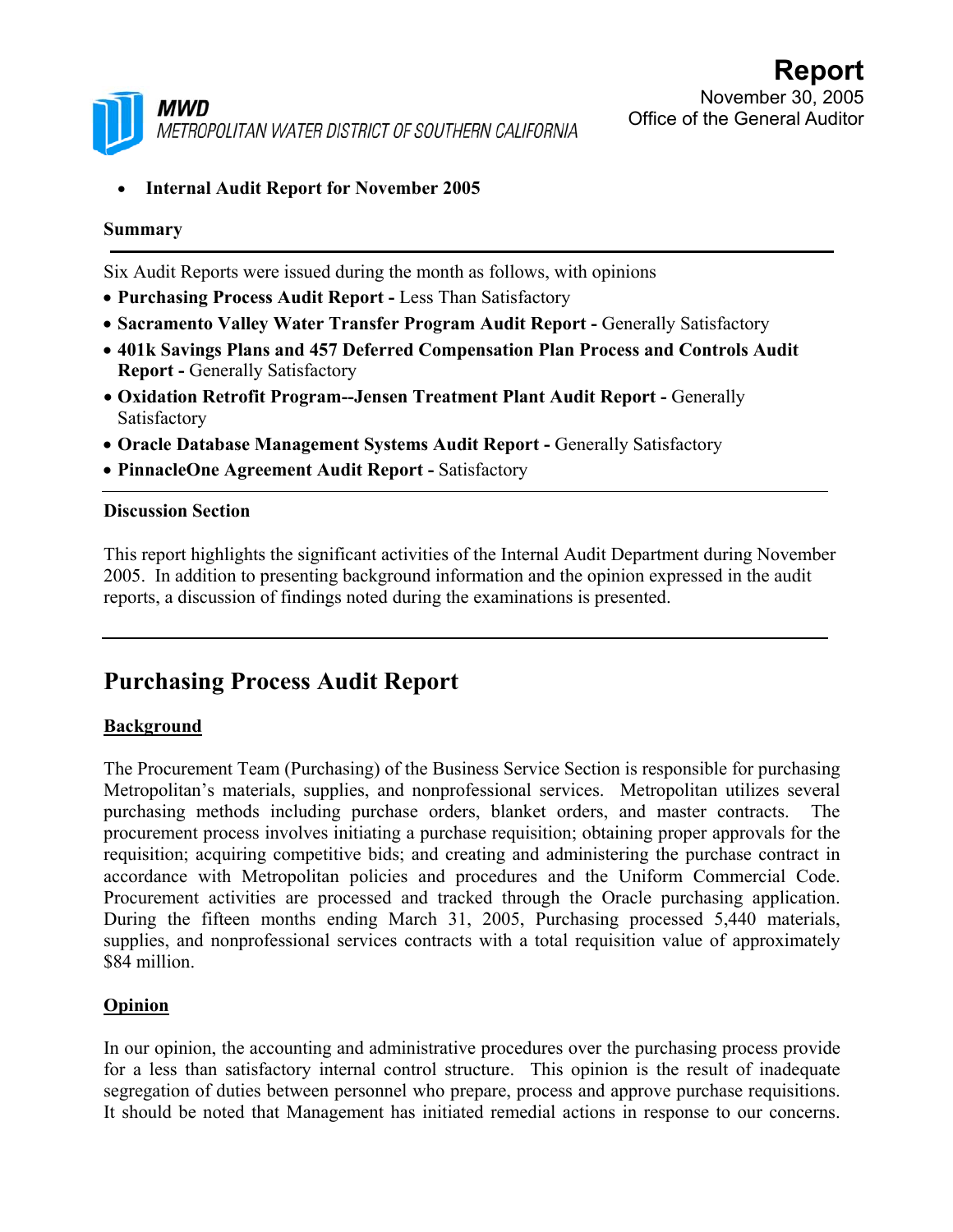We intend to assist Management in evaluating permanent solutions to these internal control structure concerns while meeting operational needs.

#### **Comments and Recommendations**

As noted in the opinion, our audit revealed inadequate segregation of duties between personnel within the purchase requisition process. Specific concerns in this area are presented in detail, while additional comments on the purchasing process are summarized.

#### SEGREGATION OF DUTIES – PURCHASE REQUISITION PROCESS

Segregation of duties is intended to mitigate the risk of unauthorized or incorrect transactions. In addition, these controls assist in identifying processing problems and ensure that corrective action is taken. Within the District, Management established the "Authority Approval" list to identify staff authorized to approve purchase requisitions along with their authorized limits. Additionally, Management also established the "Delegated Authority" list, which identified the Water System Operations (WSO) staff authorized to approve purchase requisitions along with their authorized limits.

During our review of the purchase requisition process, we noted that 35 individuals were able to initiate and approve requisitions without the intervention of a second individual. Specifically, we noted that 13 of the 35 individuals were included on either the "Authority Approval" list or the "Delegated Authority" list. However, this authority inadvertently allows these individuals to initiate and approve requisitions without the intervention of a second person.

We also noted that 22 individuals were not included on either list, but were able to initiate and approve requisitions. Further review revealed that 11 of these 22 individuals were storekeepers stationed at Metropolitan warehouses who prepare purchase requisitions for Inventory Replenishment Contract (IRC) items. However, we noted that the Oracle purchasing system automatically approves requisitions initiated by these individuals. Although we understand the operational need to process IRC items on a timely basis, we question whether automatic approval without secondary review is the best practice for purchasing these items. The remaining 11 individuals were administrative staff located at Metropolitan's headquarters or other facilities and should not be authorized to prepare and approve requisitions without a secondary review and approval. Purchasing management has been provided a list of these individuals and they have initiated corrective actions in response to our concerns.

We recommended that Purchasing management, in collaboration with operations management, review the existing purchasing requisition process and modify the Oracle application rules to ensure adequate segregation of duties. We also recommended that WSO management review the current "Authority Approval" and "Delegated Authority" lists and update them, as necessary.

## COMPLIANCE WITH ESTABLISHED PROCEDURES

Metropolitan's Purchasing Manual provides guidelines and procedures for the administration of purchase contracts.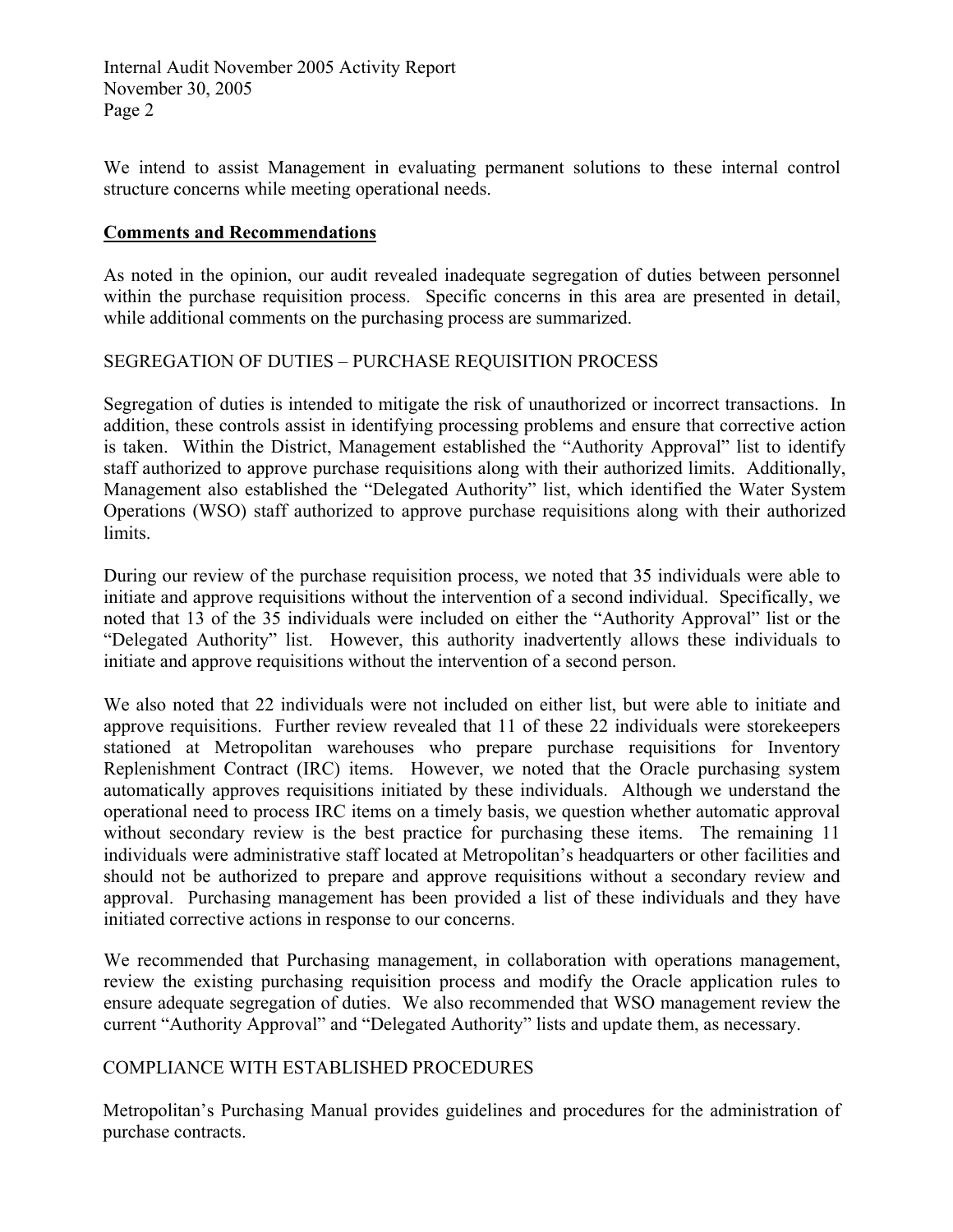During our review, we noted that the Purchasing Manual guidelines were not always followed. Specifically, we noted that 35 standard Office Depot purchase orders were created as one-time purchases and were not linked to an existing master contract. In addition, we noted that releases for blanket orders and purchase orders were created after the blanket orders and master contracts, respectively, had expired. Furthermore, we noted that contract effective dates preceded the contract initiation dates for 35% of blanket orders and 57% of master contracts examined.

We recommended that Purchasing management remind personnel of the importance of complying with established procedures and conduct periodic reviews to ensure compliance.

#### REVIEW AND APPROVAL

For purchase requisitions and contracts, authorized personnel review detail for compliance with policies and procedures, check attached documentation for completeness, and examine the purchase for propriety.

We noted that seven of the fifteen purchase contracts selected for testing remained opened after goods or services had already been received and payments issued. It should be noted that Purchasing management is currently implementing review procedures to ensure that contracts are closed in a timely manner. We also noted that two terminated employees had not been removed from the current "Approved Authority" list.

We recommended that Purchasing management periodically review the status of purchasing contracts and ensure that they are closed on a timely basis. We also encouraged group management, especially Human Resources management, to inform Purchasing management of employee separation or position change and ensure that an updated approver list is maintained. Finally, we recommended that Purchasing management remind staff of the importance of maintaining accurate contract information in the Oracle system.

## **Sacramento Valley Water Transfer Program Audit Report**

#### **Background**

The Sacramento Valley Transfer Program (Program) was developed to provide water supply reliability through water transfer option agreements with water districts in the Sacramento Valley. The Program has been implemented on an as-needed basis to hedge against dry-year risks and water supply shortfall.

During 2003, Metropolitan executed one-year water transfer options agreements with eleven Sacramento Valley Water Districts. Metropolitan also entered into two agreements with the United States Bureau of Reclamation (USBR): first, to reimburse USBR for costs incurred up to \$70,000 during the agreement review process; and, second, to exchange up to 50,000 acre-feet (AF) of the 2003 transfer supply to be returned to Metropolitan by December 31, 2008. During 2003, Metropolitan exercised ten water transfer options and purchased 124,445 AF for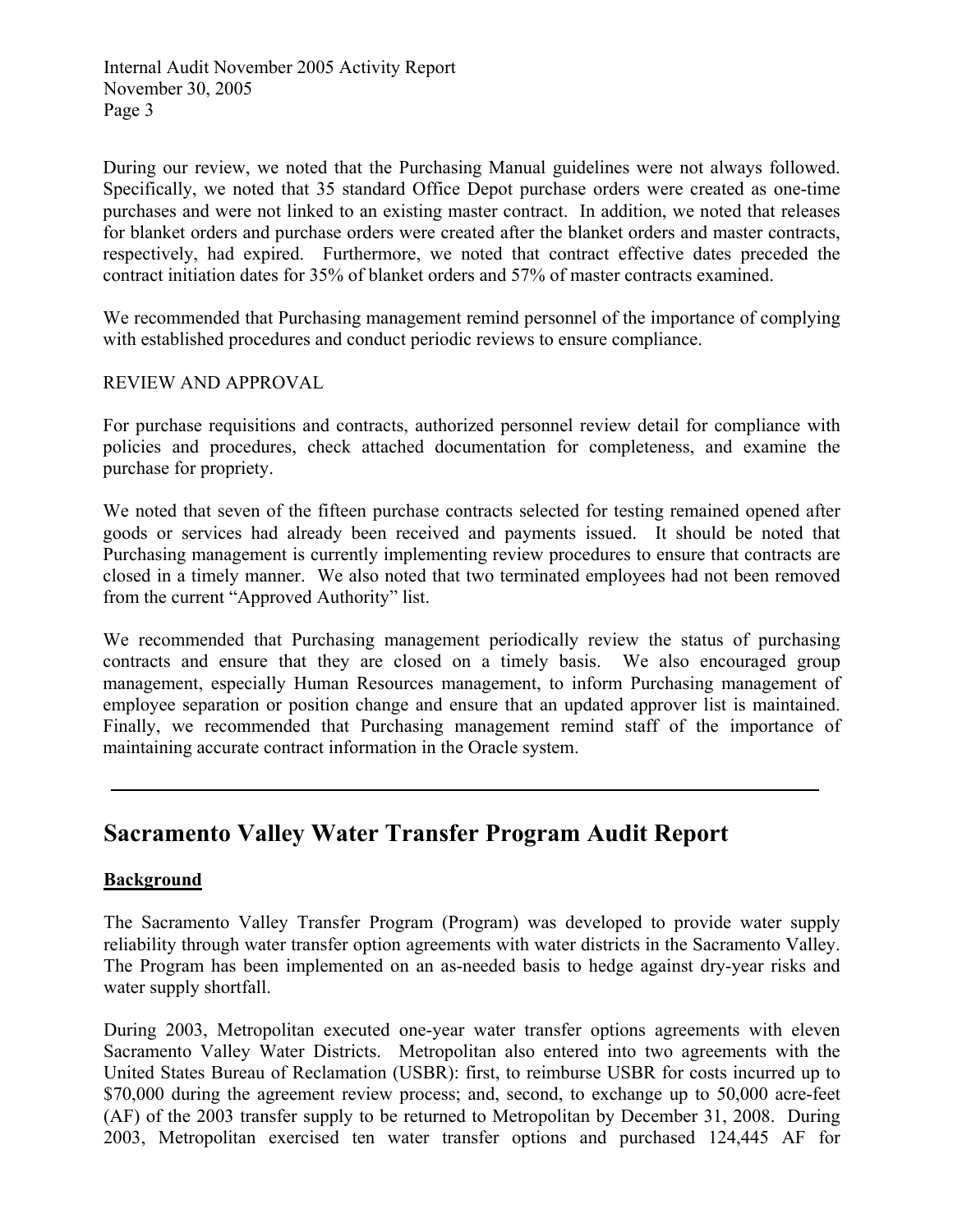approximately \$13 million. However, due to the precipitation in April, the State Water Project allocation increased from 45 to 90 percent, which resulted in less capacity at the Banks Pumping Plant to convey the transferred water. Furthermore, the water stored in Lake Oroville had to be released to meet flood control requirements. As a result, Metropolitan was able to secure only 45,671 AF, or \$4.8 million, through its exchange agreement with USBR with the remaining 78,774 AF, or \$8.2 million, spilled or lost due to improved water supply conditions.

In February 2005, Metropolitan and three other State Water Project Contractor members (Dudley Ridge Water District, Kern County Water Agency, and Palmdale Water District –"buyers") executed one-year water transfer option agreements with three Sacramento Valley water districts (Glenn-Colusa Irrigation District, Richvale Irrigation District, and Western Canal Water District – "sellers") to purchase up to 127,275 AF of water to ensure water reliability for their respective service areas. The four buyers had also executed an agreement with the State Water Project Contractors Authority (SWPCA) in October 2004 to facilitate and administer the 2005 water transfer option agreements. Pursuant to the October 2004 SWPCA agreement, Metropolitan made an advance payment of 17.0 million, including \$15.2 million to the sellers for 112,495 AF of water available for transfer (\$135/AF). However, Metropolitan decided not to exercise its 2005 options due to the improved water supply conditions and substantially lower than anticipated demands. Consequently, advance payments totaling \$15.8 million were refunded to Metropolitan, excluding \$1.1 million in nonrefundable option fees. As of June 30, 2005, a \$127,000 balance remained in the account, pending a final accounting of costs.

## **Opinion**

In our opinion, the accounting and administrative procedures over the Sacramento Valley Transfer Program include those practices usually necessary to provide for a generally satisfactory internal control structure. The degree of compliance with such procedures provided effective control for the period January 1, 2003 through June 30, 2005.

## **Comments and Recommendations**

Comments were noted in the areas of misclassifications of program costs in Metropolitan's accounting records; improvements in management reporting of water losses; and minor contract administration issues. Specifically, we noted that water losses and related administration and legal fees totaling approximately \$1 million were not reclassified to the appropriate accounts in Metropolitan's accounting records. Further, we noted that management's reporting of the final disposition of water losses in June 2003 was incomplete.

We recommended that the Controller's Office prepare adjusting journal entries to correct misclassified costs and enhance administrative procedures to ensure accurate and timely accounting and reporting of financial transactions. In addition, we recommended that Water Resources Management staff promptly provide the Controller's Office with documentation of executed water transfer agreements to prepare the necessary accounting entries in the Oracle financial system. Finally, we recommended that program management maintain an effective reporting process and keep on file periodic reports that communicate the activities and status of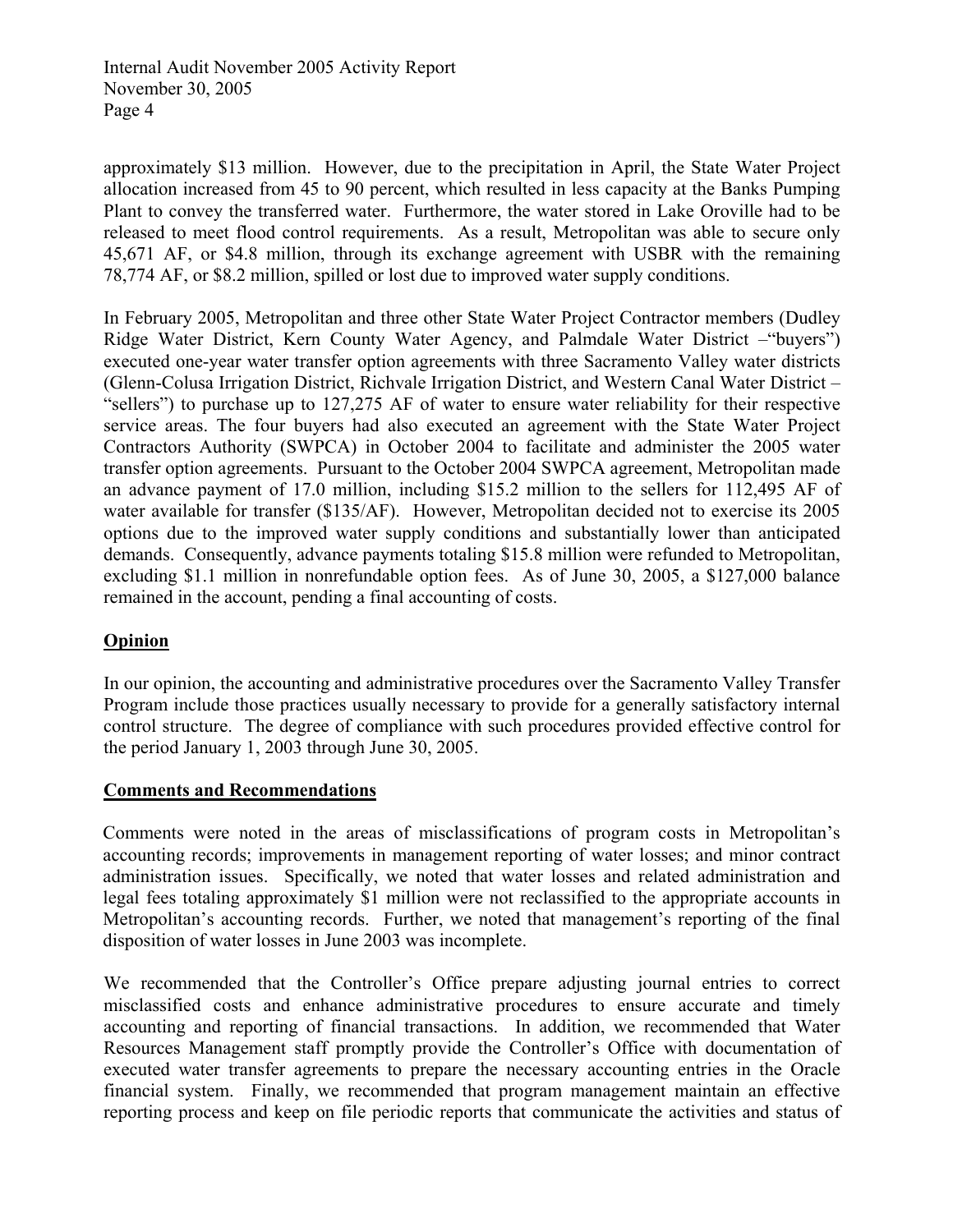the program to ensure that program objectives are realized.Controller's Office management concurred with our recommendations.

# **401k Savings Plans and 457 Deferred Compensation Process and Controls Audit Report**

## **Background**

Metropolitan established its 401k Savings Plans and 457 Plan (Plans) in 1985 and 1977, respectively. The 401k Savings Plans are defined contribution retirement plans that allow Metropolitan employees and District temporary employees to invest pre-tax earnings matched by Metropolitan on a dollar-to-dollar basis up to 4.5% of an employee's annual salary. The 457 Deferred Compensation Plan enables employees to defer portions of their gross earnings into an account not matched by Metropolitan. Through these Plans, employees authorize Metropolitan to deduct a specified amount from their payroll and instruct the third-party service provider to allocate that money among various investment options offered by the Plans. Plan contributions and related earnings on investment are not subject to taxes until they are withdrawn from the Plans. In August 2003, Metropolitan contracted with Great-West Life & Annuity Insurance Company (Great-West) to provide recordkeeping and plan management services for the Plans.

As of April 30, 2005, the 401k and 457 Plans included 1,908 and 1,280 participants with total assets of \$118.6 million and \$44.7 million, respectively. Further, 1,663 and 935 employees contributed \$4.4 million and \$1.8 million to the respective Plans from January through April 2005, with a \$1.9 million match from Metropolitan.

## **Opinion**

In our opinion, the accounting and administrative procedures over the Plans' processes provide for a generally satisfactory internal control structure. The degree of compliance with such procedures provided effective control for the period January 1, 2004 through April 30, 2005.

## **Comments and Recommendations**

Comments were noted to improve plan monitoring; to obtain updated IRS determination letters; and to complete written procedures. Specifically, we noted that Plan distributions due to retirement, severance, hardship, or death are not verified against the Great-West Disbursements Reports. Furthermore, we noted a difference between Metropolitan's records and those maintained by Great West in the number of active employees contributing to the Plans. We recommended that Benefits Management establish procedures to ensure that Plan distributions are verified against Great-West Disbursements Reports and prepare quarterly reconciliations between the Peoplesoft and Great-West reports related to Plan participants.

Finally, we recommended that Benefits Management and the Controller Section Management establish a target date for the development and completion of the Policies and Procedures manual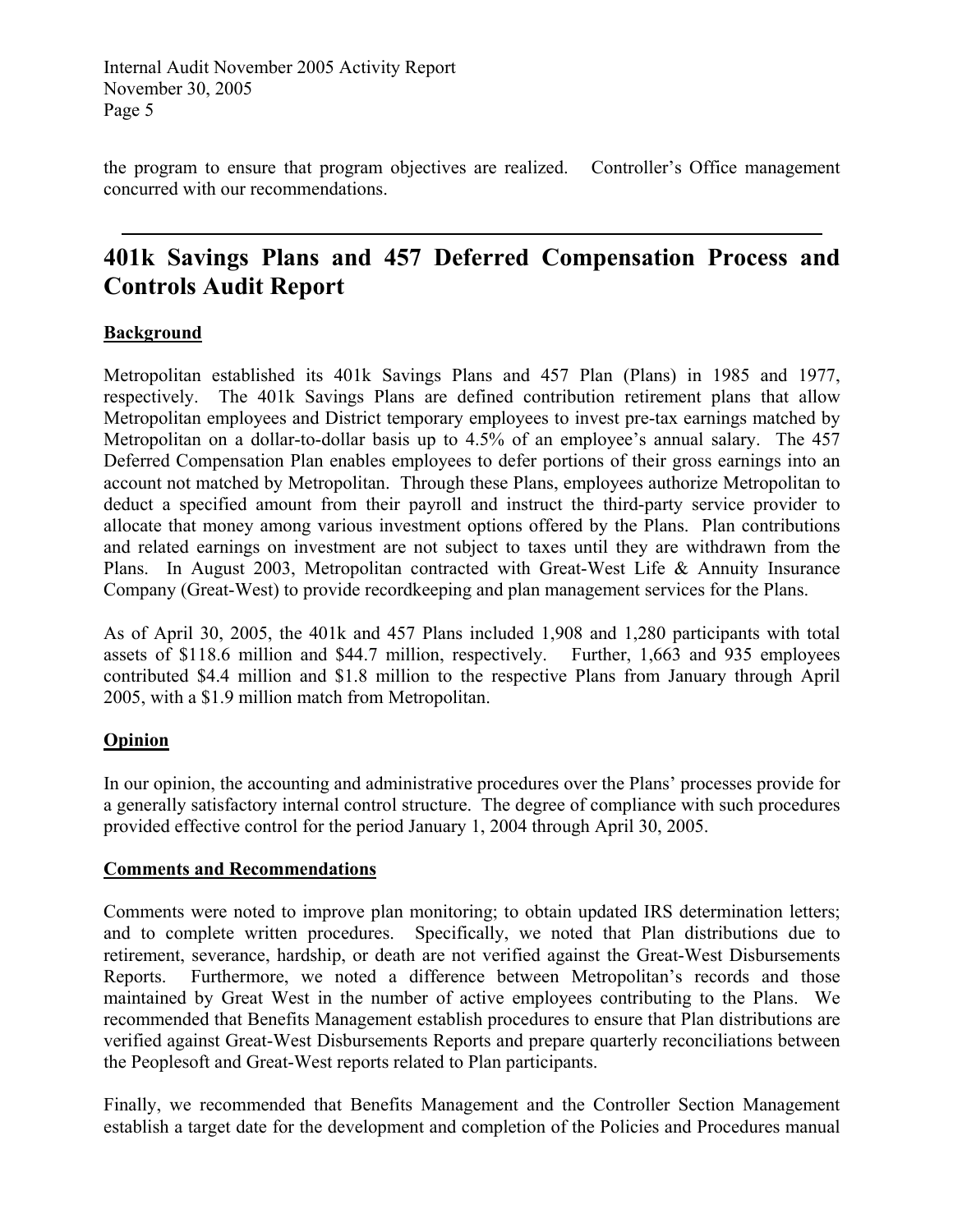for benefits administration and payroll accounting. Benefits Management concurred with our recommendations.

# **Oxidation Retrofit Program—Jensen Plant Audit Report**

#### **Background**

Metropolitan's Oxidation Retrofit Program consists of retrofitting its five water treatment plants with an ozonation process to replace chlorine as the primary disinfectant to meet US Environmental Protection Agency disinfectant/disinfection by-product standards. Total estimated program cost for the ORP Program is \$829.4 million and the program is scheduled to be on-line by 2012. The Mills and Jensen treatment plants were the first two facilities within Metropolitan's system to be retrofitted and were placed into service in October 2003 and July 2005, respectively. Although the ORP Program for the Mills and Jensen treatment plants were managed as two separate projects, costs incurred on these projects were tracked under one appropriation. Total estimated program cost for the Mills and Jensen portion of the ORP Program is \$234 million, of which \$225.1 million has been expended as of May 31, 2005. An audit report on the Mills ORP Construction and Oxidation/Ozone Equipment Projects was issued in April 2003.

In February 1999, Metropolitan contracted with Ozonia North America (Ozonia) for \$24.4 million to manufacture and perform startup services of the oxygen/ozone equipment for the Jensen and Mills treatment plants. In January 2002, Metropolitan awarded a \$2.03 million contract to Steve Bubalo Construction Co. (Bubalo) for the existing Jensen service center demolition and reclaimed washwater line installation. In January 2003, the contract with Bubalo was completed and a final payment was issued. As of May 31, 2005, \$13.3 million and \$2.03 million have been paid to Ozonia and Bubalo, respectively.

In September 2002, a lump sum construction contract of \$69.7 million was awarded to Kiewit Pacific Co. (Kiewit) for the Jensen ozone facilities, initially designed for 500 million gallons per day (MGD) in treatment capacity. However, the contract was subsequently revised in July 2003 to \$86.5 million due to \$16.8 million of extra work orders, including \$15.9 million for increased ozone treatment capacity up to 750 MGD. As of May 31, 2005, Metropolitan has paid approximately \$85.7 million on the Kiewit construction contract.

## **Opinion**

In our opinion, the accounting and administrative procedures over the Oxidation Retrofit Program (ORP) - Jensen Plant include those practices usually necessary to provide for a generally satisfactory internal control structure. The degree of compliance with such procedures provided effective control during the period from inception of the agreements through May 31, 2005.

#### **Comments and Recommendations**

Comments were noted in the areas of contract retention and release and contract tracking administrative procedures. Specifically, we recommended that Controller Section management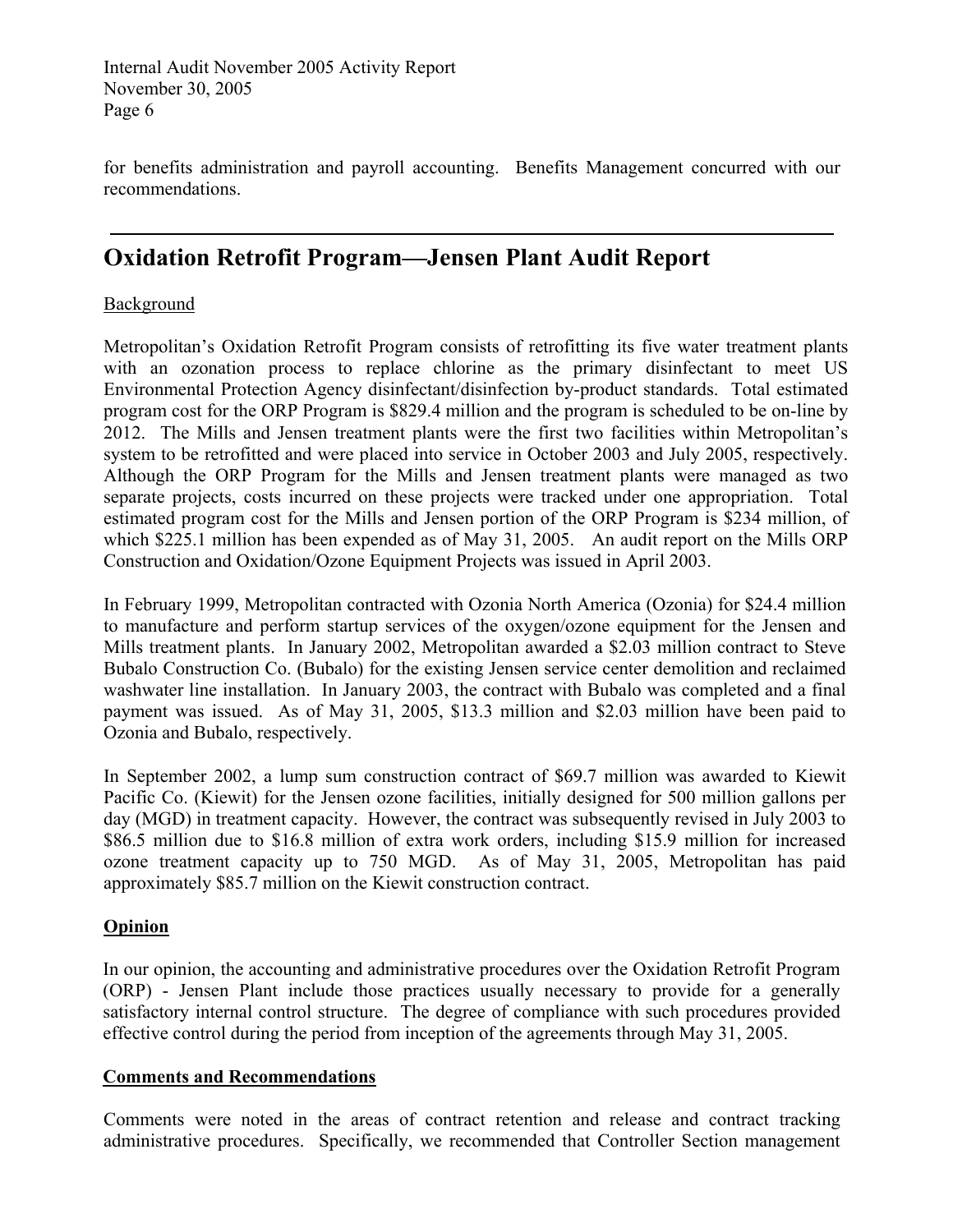enhance administrative procedures to ensure that holdbacks are adequately retained from progress payments and are transferred to escrow bank accounts in the month of retention. We also recommend that Construction Administration management implement monitoring controls for the progress payment process. We further recommend that Controller Section management remind personnel of the importance of entering payment data including holdbacks accurately into the Oracle Financial System and the "Contract Register." Finally, we recommend that Controller Section management evaluate whether the "Contract Register" spreadsheet should be revised to better track construction contracts. The Controller's Office and Construction Administration management concurred with our recommendations.

## **Oracle Database Management Systems Audit Report**

#### **Background**

The Information Technology Section (IT) of Corporate Resources Group is responsible for managing information and technology infrastructures including the Oracle Data Base Management System (DBMS). The Oracle DBMS is used to host more than 36 Metropolitan's business application systems, including Oracle Financial, Peoplesoft Human Resources, Payroll, Project Accounting, and the Purchase Card System. These applications process Metropolitan's information/data to meet the business operation and management reporting purposes.

#### **Opinion**

In our opinion, the security and backup procedures over Oracle DBMS include those practices usually necessary to provide for a generally satisfactory internal control structure. The degree of compliance with such procedures provided effective control as of August 31, 2005.

#### **Comments and Recommendations**

Comments were noted in the areas of enforcing password policies; database security controls and parameter settings; and terminated user accounts. Specifically, we recommended that the Database and IT Operations Services Team set password parameters in accordance with the established password management policies; test and set "execute" privilege only to the users/systems that run specific applications; and disable terminated user accounts in accordance with Metropolitan's policies. In addition, we recommended that the Database and IT Operations Services Team update operational database backup and restore procedures to meet business needs and technical changes. IT management concurred with our recommendations.